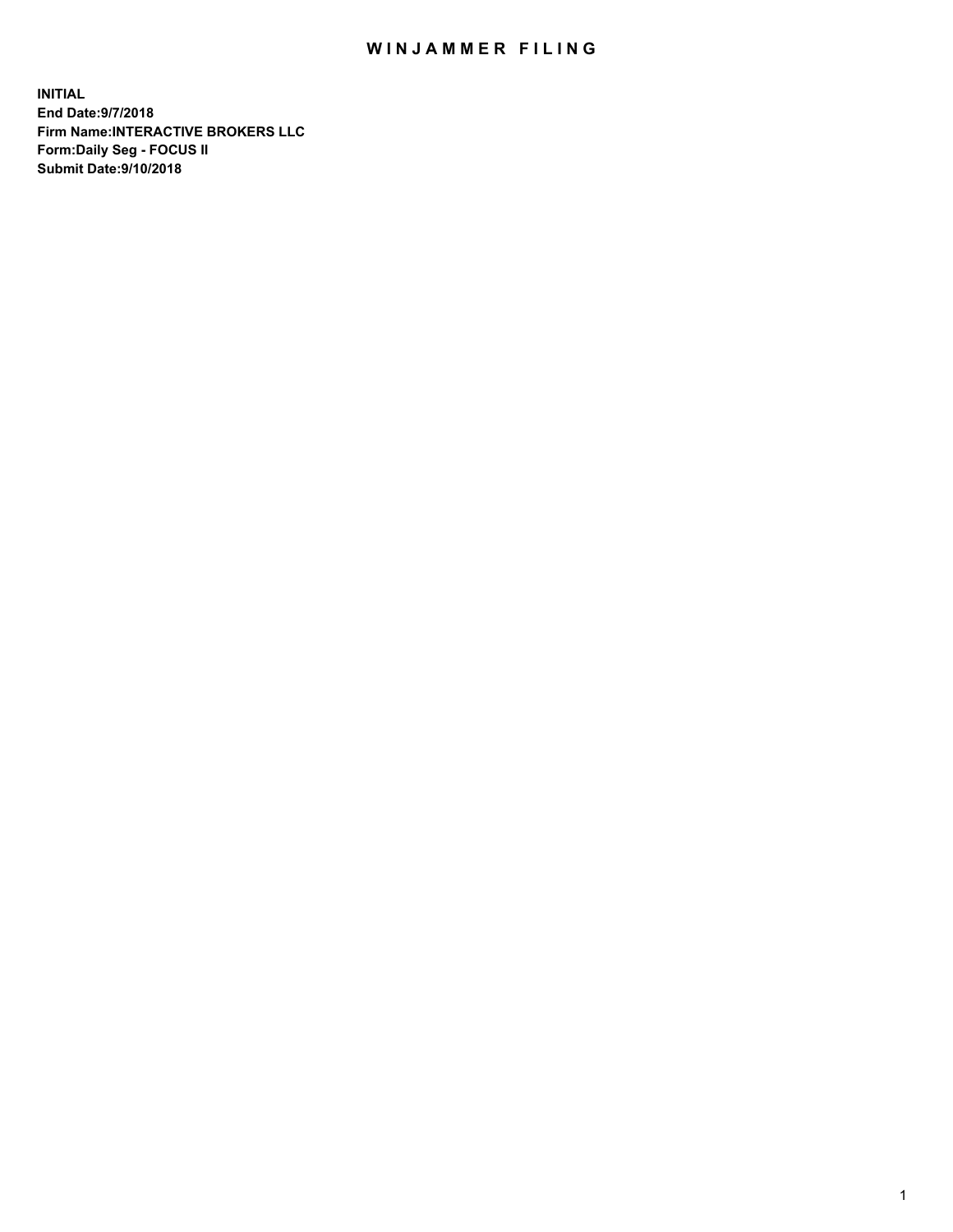**INITIAL End Date:9/7/2018 Firm Name:INTERACTIVE BROKERS LLC Form:Daily Seg - FOCUS II Submit Date:9/10/2018 Daily Segregation - Cover Page**

| Name of Company                                                                                                                                                                                                                                                                                                                | <b>INTERACTIVE BROKERS LLC</b>                                                                  |
|--------------------------------------------------------------------------------------------------------------------------------------------------------------------------------------------------------------------------------------------------------------------------------------------------------------------------------|-------------------------------------------------------------------------------------------------|
| <b>Contact Name</b>                                                                                                                                                                                                                                                                                                            | <b>James Menicucci</b>                                                                          |
| <b>Contact Phone Number</b>                                                                                                                                                                                                                                                                                                    | 203-618-8085                                                                                    |
| <b>Contact Email Address</b>                                                                                                                                                                                                                                                                                                   | jmenicucci@interactivebrokers.c<br>$om$                                                         |
| FCM's Customer Segregated Funds Residual Interest Target (choose one):<br>a. Minimum dollar amount: ; or<br>b. Minimum percentage of customer segregated funds required:% ; or<br>c. Dollar amount range between: and; or<br>d. Percentage range of customer segregated funds required between:% and%.                         | $\overline{\mathbf{0}}$<br>$\overline{\mathbf{0}}$<br>155,000,000 245,000,000<br>0 <sub>0</sub> |
| FCM's Customer Secured Amount Funds Residual Interest Target (choose one):<br>a. Minimum dollar amount: ; or<br>b. Minimum percentage of customer secured funds required:%; or<br>c. Dollar amount range between: and; or<br>d. Percentage range of customer secured funds required between:% and%.                            | $\overline{\mathbf{0}}$<br>$\overline{\mathbf{0}}$<br>80,000,000 120,000,000<br>0 <sub>0</sub>  |
| FCM's Cleared Swaps Customer Collateral Residual Interest Target (choose one):<br>a. Minimum dollar amount: ; or<br>b. Minimum percentage of cleared swaps customer collateral required:% ; or<br>c. Dollar amount range between: and; or<br>d. Percentage range of cleared swaps customer collateral required between:% and%. | $\overline{\mathbf{0}}$<br>$\underline{\mathbf{0}}$<br>0 <sub>0</sub><br>00                     |

Attach supporting documents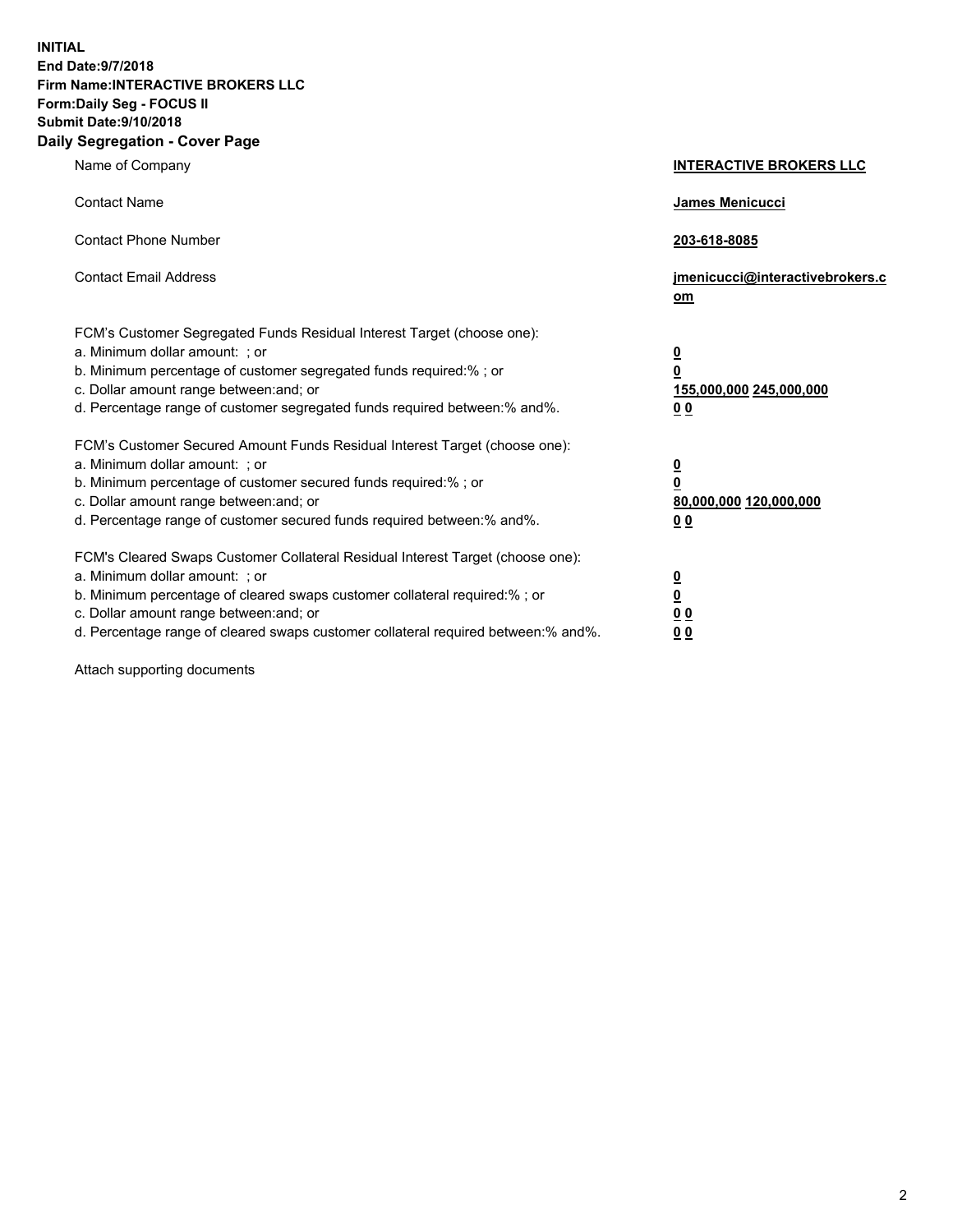## **INITIAL End Date:9/7/2018 Firm Name:INTERACTIVE BROKERS LLC Form:Daily Seg - FOCUS II Submit Date:9/10/2018 Daily Segregation - Secured Amounts**

|     | Daily Ocglegation - Occured Anioants                                                        |                                                |
|-----|---------------------------------------------------------------------------------------------|------------------------------------------------|
|     | Foreign Futures and Foreign Options Secured Amounts                                         |                                                |
|     | Amount required to be set aside pursuant to law, rule or regulation of a foreign            | $0$ [7305]                                     |
|     | government or a rule of a self-regulatory organization authorized thereunder                |                                                |
| 1.  | Net ledger balance - Foreign Futures and Foreign Option Trading - All Customers             |                                                |
|     | A. Cash                                                                                     | 467,818,718 [7315]                             |
|     | B. Securities (at market)                                                                   | $0$ [7317]                                     |
| 2.  | Net unrealized profit (loss) in open futures contracts traded on a foreign board of trade   | -12,611,197 [7325]                             |
| 3.  | Exchange traded options                                                                     |                                                |
|     | a. Market value of open option contracts purchased on a foreign board of trade              | 332,512 [7335]                                 |
|     | b. Market value of open contracts granted (sold) on a foreign board of trade                | -53,826 [7337]                                 |
| 4.  | Net equity (deficit) (add lines 1.2. and 3.)                                                | 455,486,207 [7345]                             |
| 5.  | Account liquidating to a deficit and account with a debit balances - gross amount           | 2,778 [7351]                                   |
|     | Less: amount offset by customer owned securities                                            | 0 [7352] 2,778 [7354]                          |
| 6.  | Amount required to be set aside as the secured amount - Net Liquidating Equity              | 455,488,985 [7355]                             |
|     | Method (add lines 4 and 5)                                                                  |                                                |
| 7.  | Greater of amount required to be set aside pursuant to foreign jurisdiction (above) or line | 455,488,985 [7360]                             |
|     | 6.                                                                                          |                                                |
|     | FUNDS DEPOSITED IN SEPARATE REGULATION 30.7 ACCOUNTS                                        |                                                |
| 1.  | Cash in banks                                                                               |                                                |
|     | A. Banks located in the United States                                                       | 63,055,899 [7500]                              |
|     | B. Other banks qualified under Regulation 30.7                                              | 0 [7520] 63,055,899 [7530]                     |
| 2.  | Securities                                                                                  |                                                |
|     | A. In safekeeping with banks located in the United States                                   | 397,553,092 [7540]                             |
|     | B. In safekeeping with other banks qualified under Regulation 30.7                          | 0 [7560] 397,553,092 [7570]                    |
| 3.  | Equities with registered futures commission merchants                                       |                                                |
|     | A. Cash                                                                                     | $0$ [7580]                                     |
|     | <b>B.</b> Securities                                                                        | $0$ [7590]                                     |
|     | C. Unrealized gain (loss) on open futures contracts                                         | $0$ [7600]                                     |
|     | D. Value of long option contracts                                                           | $0$ [7610]                                     |
|     | E. Value of short option contracts                                                          | 0 [7615] 0 [7620]                              |
| 4.  | Amounts held by clearing organizations of foreign boards of trade                           |                                                |
|     | A. Cash                                                                                     | $0$ [7640]                                     |
|     | <b>B.</b> Securities                                                                        | $0$ [7650]                                     |
|     | C. Amount due to (from) clearing organization - daily variation                             | $0$ [7660]                                     |
|     | D. Value of long option contracts                                                           | $0$ [7670]                                     |
|     | E. Value of short option contracts                                                          | 0 [7675] 0 [7680]                              |
| 5.  | Amounts held by members of foreign boards of trade                                          |                                                |
|     | A. Cash                                                                                     | 127,415,265 [7700]                             |
|     | <b>B.</b> Securities                                                                        | $0$ [7710]                                     |
|     | C. Unrealized gain (loss) on open futures contracts                                         | $-5,587,660$ [7720]                            |
|     | D. Value of long option contracts                                                           | 332,512 [7730]                                 |
|     | E. Value of short option contracts                                                          | <mark>-53,826</mark> [7735] 122,106,291 [7740] |
| 6.  | Amounts with other depositories designated by a foreign board of trade                      | 0 [7760]                                       |
| 7.  | Segregated funds on hand                                                                    | $0$ [7765]                                     |
| 8.  | Total funds in separate section 30.7 accounts                                               | 582,715,282 [7770]                             |
| 9.  | Excess (deficiency) Set Aside for Secured Amount (subtract line 7 Secured Statement         | 127,226,297 [7380]                             |
|     | Page 1 from Line 8)                                                                         |                                                |
| 10. | Management Target Amount for Excess funds in separate section 30.7 accounts                 | 80,000,000 [7780]                              |
| 11. | Excess (deficiency) funds in separate 30.7 accounts over (under) Management Target          | 47,226,297 [7785]                              |
|     |                                                                                             |                                                |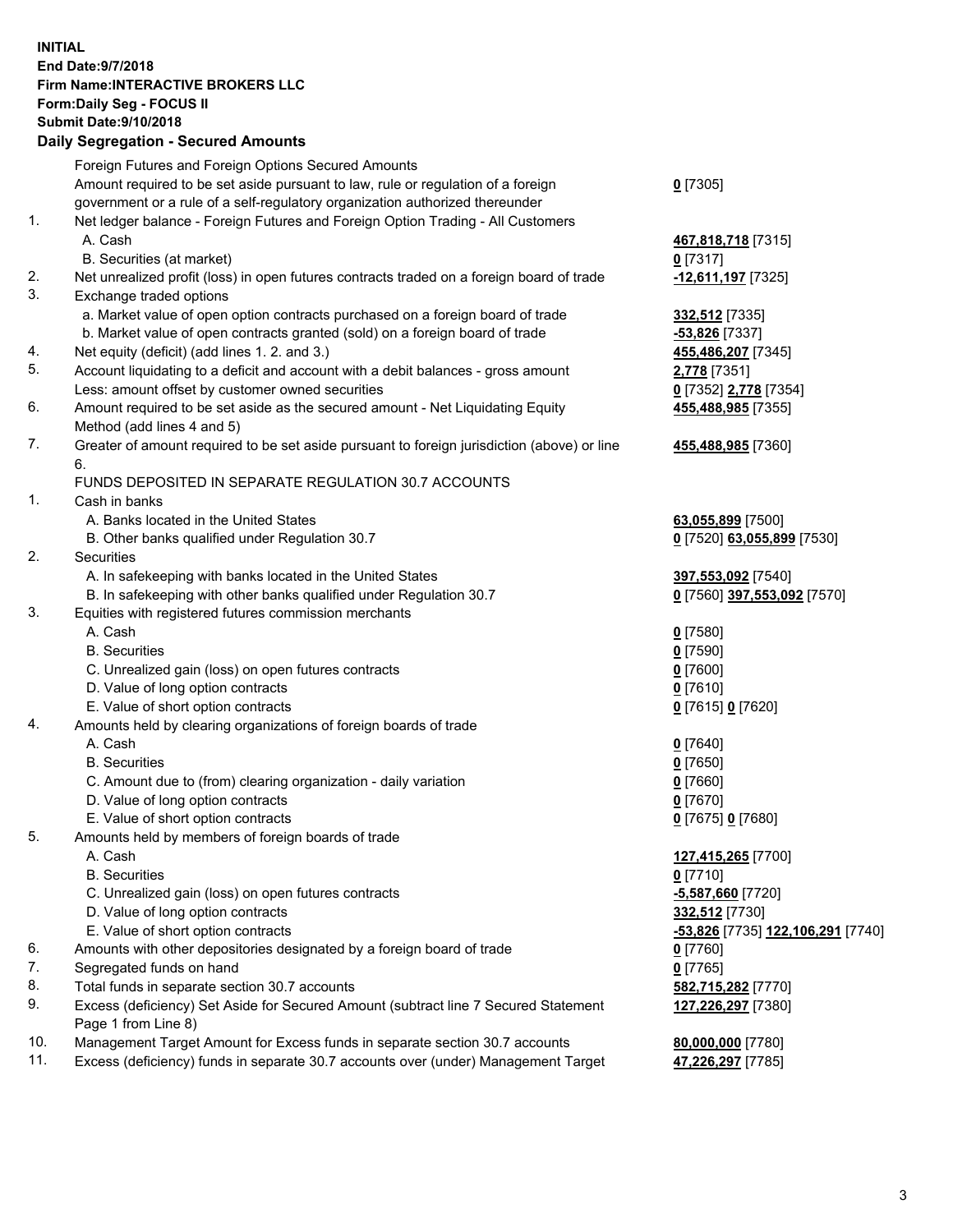**INITIAL End Date:9/7/2018 Firm Name:INTERACTIVE BROKERS LLC Form:Daily Seg - FOCUS II Submit Date:9/10/2018 Daily Segregation - Segregation Statement** SEGREGATION REQUIREMENTS(Section 4d(2) of the CEAct) 1. Net ledger balance A. Cash **4,006,288,756** [7010] B. Securities (at market) **0** [7020] 2. Net unrealized profit (loss) in open futures contracts traded on a contract market **-60,452,262** [7030] 3. Exchange traded options A. Add market value of open option contracts purchased on a contract market **164,680,234** [7032] B. Deduct market value of open option contracts granted (sold) on a contract market **-203,943,530** [7033] 4. Net equity (deficit) (add lines 1, 2 and 3) **3,906,573,198** [7040] 5. Accounts liquidating to a deficit and accounts with debit balances - gross amount **163,260** [7045] Less: amount offset by customer securities **0** [7047] **163,260** [7050] 6. Amount required to be segregated (add lines 4 and 5) **3,906,736,458** [7060] FUNDS IN SEGREGATED ACCOUNTS 7. Deposited in segregated funds bank accounts A. Cash **654,201,948** [7070] B. Securities representing investments of customers' funds (at market) **2,340,692,735** [7080] C. Securities held for particular customers or option customers in lieu of cash (at market) **0** [7090] 8. Margins on deposit with derivatives clearing organizations of contract markets A. Cash **25,978,756** [7100] B. Securities representing investments of customers' funds (at market) **1,247,614,032** [7110] C. Securities held for particular customers or option customers in lieu of cash (at market) **0** [7120] 9. Net settlement from (to) derivatives clearing organizations of contract markets **-5,675,544** [7130] 10. Exchange traded options A. Value of open long option contracts **164,629,370** [7132] B. Value of open short option contracts **-203,894,410** [7133] 11. Net equities with other FCMs A. Net liquidating equity **0** [7140] B. Securities representing investments of customers' funds (at market) **0** [7160] C. Securities held for particular customers or option customers in lieu of cash (at market) **0** [7170] 12. Segregated funds on hand **0** [7150] 13. Total amount in segregation (add lines 7 through 12) **4,223,546,887** [7180] 14. Excess (deficiency) funds in segregation (subtract line 6 from line 13) **316,810,429** [7190] 15. Management Target Amount for Excess funds in segregation **155,000,000** [7194] **161,810,429** [7198]

16. Excess (deficiency) funds in segregation over (under) Management Target Amount Excess